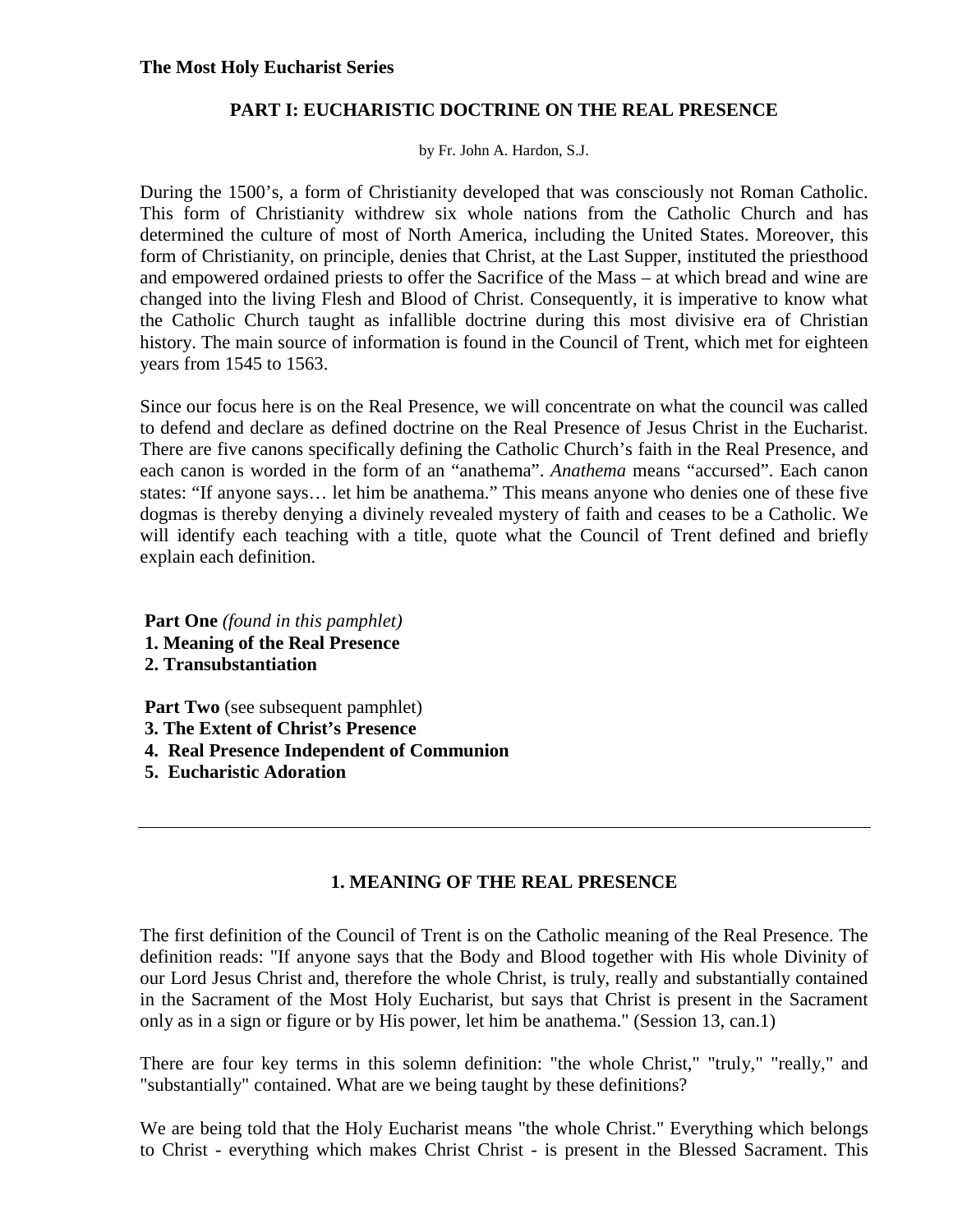consequently means that Christ is present in His divinity as God and in His humanity as man. Christ is present in the Eucharist with His human body and human soul, with His bodily organs and limbs and with His human mind, will and feelings - "the whole Christ." Latin reads *Totus Christus.* 

Then we are told Christ is present "truly" and not only symbolically. He is present objectively and only subjectively in the minds of believers. He is contained in the Blessed Sacrament. Consequently, if our minds realize this objective fact, we possess the truth. There is no more precious truth revealed by Christ than the truth that He is on earth, the whole Christ in the Eucharist.

We are taught that Christ is "really" present and not only figuratively. The Eucharistic presence is not a metaphor or figure of speech. It is reality. Christ exists in the Holy Eucharist. During the century when this Real Presence was defined by the Council of Trent, St. Robert Bellarmine counted the number of meanings given to Christ's words at the Last Supper: "This is My Body, this is My Blood." He found among the Protestant scholars more than two hundred interpretations except the one which says Christ is "really" present in the Eucharist.

Finally, this definition tells us that Christ is present "substantially" and not merely by the exercise of His power. True, Christ is everywhere exercising His power. Thus, we can legitimately say that Christ is present in every person in the state of grace. Christ confers His grace on those who are in His friendship. But being in the state of grace is not the same as having the Real Presence of Christ in our bodies and souls.

The Real Presence in the Eucharist is absolutely unique. Christ is not present everywhere with the wholeness of His divinity and humanity - only in the Eucharist. In the Eucharist, Christ is present in the *fullness of His being.* 

A simple comparison may help to explain what this means. When the angel Gabriel appeared to our Lady at Nazareth and announced to her that she was chosen to become the Mother of the Most High, God as God was present at Nazareth, He was present in the archangel, He was present in our Lady. Otherwise there would have been no Nazareth or Gabriel or Mary. A good definition of nothing is where God is absent. But the moment Mary told the angel, "Be it done unto me according to your word," (Luke 1:38) at that instant God began to be present as the Godman in the womb of His Immaculate Mother. We may therefore literally say that the Holy Eucharist began at the moment of the Incarnation. It is the second person of the Holy Trinity, which assumed a human nature, which began to be present at the Annunciation, which was born at Bethlehem, died on the cross and rose from the dead on Easter Sunday. It is this Incarnate God who is present in the Holy Eucharist.

There is an analogy which may help explain the distinction. When an American author writes a book that is published worldwide, is he present to those people in Japan who read what he has written? Is his influence present in their hearts and minds? Of course. But unless he flies to Tokyo, he is not "substantially" present to those people.

The Eucharistic Christ is present on earth not only in the sense that He exercises His divine influence on the hearts and minds of human beings. Christ Himself is "substantially" present on earth in the Blessed Sacrament. Only in the Eucharist is Christ present with the wholeness of His divinity and humanity.

That is the first defined dogma on the Real Presence: "the whole Christ" is "truly," "really," and "substantially" contained in the Eucharist.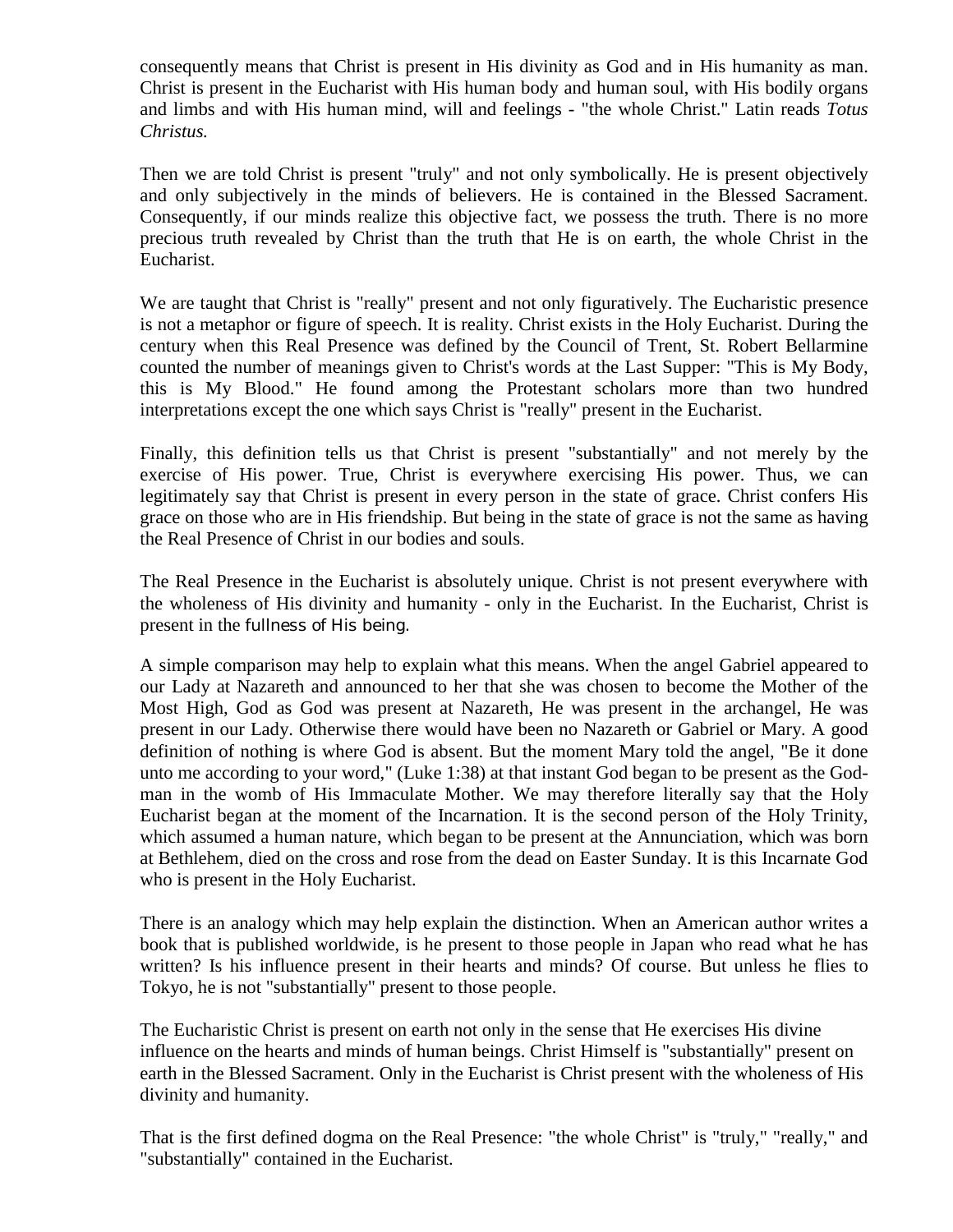If the verb "contained" seems strange, it should not be. Why not? Because the physical properties of what had been bread and wine are, as it were, the container which holds the whole Christ within the limits of their physical extension. You might say that Christ is circumscribed within the limits of the accidents or properties of what, before consecration, had been bread and wine.

# **2. TRANSUBSTANTIATION**

Having defined the existence of Jesus Christ, true God and true man in the Eucharist, the Council of Trent then concentrates on *how* bread and wine are changed into the whole Christ. It had better be changed, otherwise, there is no Real Presence: "If anyone says that the substance of bread and wine remains in the Holy Sacrament of the Eucharist together with the body and blood of our Lord Jesus Christ and denies that wonderful and extraordinary change of the whole substance of the wine into His blood, while only the species of bread and wine remain, a change which the Catholic Church has most fittingly called 'transubstantiation,' let him be anathema." (Session 13, can.2)

As often as we have heard the word "transubstantiation," few Catholics fully know what it means. Transubstantiation means that the substance of bread and wine - what makes them bread and wine - is replaced by the whole Jesus Christ. The "breadness" and "wineness," so to speak, are changed into the living Jesus, true God and true man, whole God and whole man. It does not merely mean that the substance of bread and wine becomes the substance of Christ. The Real Presence is not only the substance of Christ, but the whole of Christ - His substance plus all the human properties of His humanity.

Finally, transubstantiation describes how the physical qualities of bread and wine - their color, texture, taste and whatever else is perceived by the senses - remain, but they lose their substance. The qualities of bread and wine remain, but their substance is replaced by the whole Christ.

We get some idea of how Protestants look upon our faith in transubstantiation by what they write in a standard book entitled *Roman Catholicism*. The following quotation is a bit long but deserves to be given to help Catholics know what they are expected to believe about the Real Presence of Christ in the Eucharist.

The priest supposedly is endowed with power by the bishop at the time of his ordination to change the bread and wine into the literal living body and blood of Christ, which is then known as the "host," and so to bring Him down upon the altar. And that body is said to be complete in all its parts, down to the last eyelash and toenail! How it can exist in thousands of places and in its full proportions, even in a small piece of bread, is not explained, but is taken on faith as a miracle.

It must not be supposed for a minute that modern Roman Catholics do not literally believe this jumble of medieval superstition. They have been taught it from infancy, and they do believe it. It is the very sternest doctrine of their church. It is one of the chief doctrines, if indeed it is not the chief doctrine, upon which their church rests. The priests preach it literally and emphatically several times a year, and Roman Catholic laymen do not dare express any doubt about it.